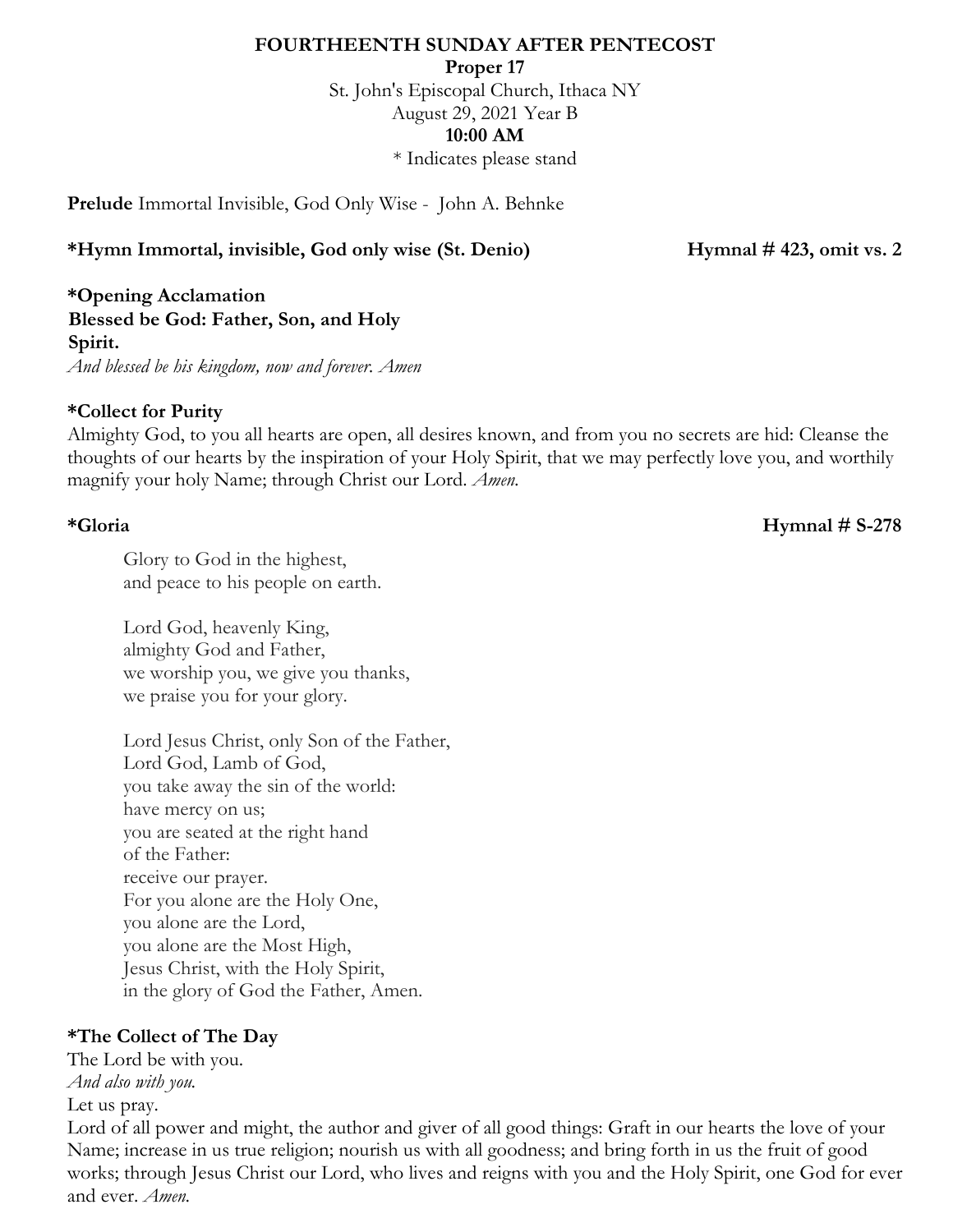The voice of my beloved! Look, he comes, leaping upon the mountains, bounding over the hills. My beloved is like a gazelle or a young stag. Look, there he stands behind our wall, gazing in at the windows, looking through the lattice. My beloved speaks and says to me: "Arise, my love, my fair one, and come away;

## The First Lesson Song of Solomon 2:8-13

for now the winter is past, the rain is over and gone.

The flowers appear on the earth; the time of singing has come,

and the voice of the turtledove is heard in our land.

The fig tree puts forth its figs, and the vines are in blossom; they give forth fragrance.

Arise, my love, my fair one, and come away."

## The Word of the Lord. Thanks be to God.

### **Psalm 45:1-2, 7-10** *Eructavit cor meum*

1 My heart is stirring with a noble song; let me recite what I have fashioned for the king; \* my tongue shall be the pen of a skilled writer.

2 You are the fairest of men; \* grace flows from your lips, because God has blessed you for ever.

7 Your throne, O God, endures for ever and ever, \* a scepter of righteousness is the scepter of your kingdom; you love righteousness and hate iniquity.

- 8 Therefore God, your God, has anointed you \* with the oil of gladness above your fellows.
- 9 All your garments are fragrant with myrrh, aloes, and cassia, \* and the music of strings from ivory palaces makes you glad.
- 10 Kings' daughters stand among the ladies of the court; \* on your right hand is the queen, adorned with the gold of Ophir.

### **The Epistle Reading Intervalse Server All Server All Server All Server All Server All Server All Server All Server All Server All Server All Server All Server All Server All Server All Server All Server All Server All Ser**

Every generous act of giving, with every perfect gift, is from above, coming down from the Father of lights, with whom there is no variation or shadow due to change. In fulfillment of his own purpose he gave us birth by the word of truth, so that we would become a kind of first fruits of his creatures.

You must understand this, my beloved: let everyone be quick to listen, slow to speak, slow to anger; for your anger does not produce God's righteousness. Therefore rid yourselves of all sordidness and rank growth of wickedness, and welcome with meekness the implanted word that has the power to save your souls.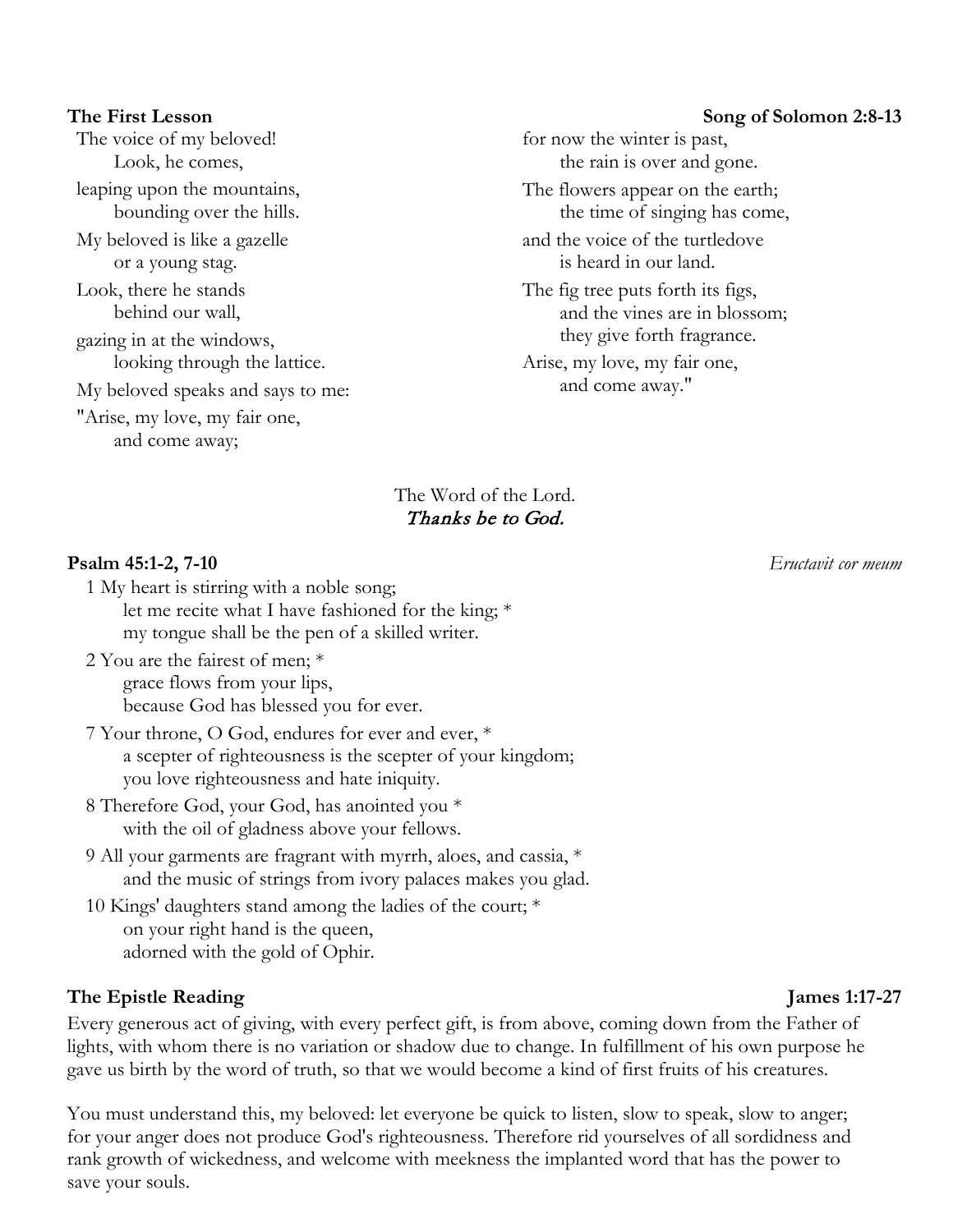But be doers of the word, and not merely hearers who deceive themselves. For if any are hearers of the word and not doers, they are like those who look at themselves in a mirror; for they look at themselves and, on going away, immediately forget what they were like. But those who look into the perfect law, the law of liberty, and persevere, being not hearers who forget but doers who act-they will be blessed in their doing.

If any think they are religious, and do not bridle their tongues but deceive their hearts, their religion is worthless. Religion that is pure and undefiled before God, the Father, is this: to care for orphans and widows in their distress, and to keep oneself unstained by the world.

> The Word of the Lord. Thanks be to God.

**\*The Gospel Reading Mark 7:1-8, 14-15, 21-23**

The Holy Gospel of our Lord Jesus Christ according to Mark . Glory to you, Lord Christ.

When the Pharisees and some of the scribes who had come from Jerusalem gathered around him, they noticed that some of his disciples were eating with defiled hands, that is, without washing them. (For the Pharisees, and all the Jews, do not eat unless they thoroughly wash their hands, thus observing the tradition of the elders; and they do not eat anything from the market unless they wash it; and there are also many other traditions that they observe, the washing of cups, pots, and bronze kettles.) So the Pharisees and the scribes asked him, "Why do your disciples not live according to the tradition of the elders, but eat with defiled hands?" He said to them, "Isaiah prophesied rightly about you hypocrites, as it is written,

'This people honors me with their lips, but their hearts are far from me; in vain do they worship me, teaching human precepts as doctrines.'

You abandon the commandment of God and hold to human tradition."

Then he called the crowd again and said to them, "Listen to me, all of you, and understand: there is nothing outside a person that by going in can defile, but the things that come out are what defile." For it is from within, from the human heart, that evil intentions come: fornication, theft, murder, adultery, avarice, wickedness, deceit, licentiousness, envy, slander, pride, folly. All these evil things come from within, and they defile a person."

> The Gospel of the Lord. Praise to you, Lord Christ.

**The Sermon The Rev. Megan Castellan**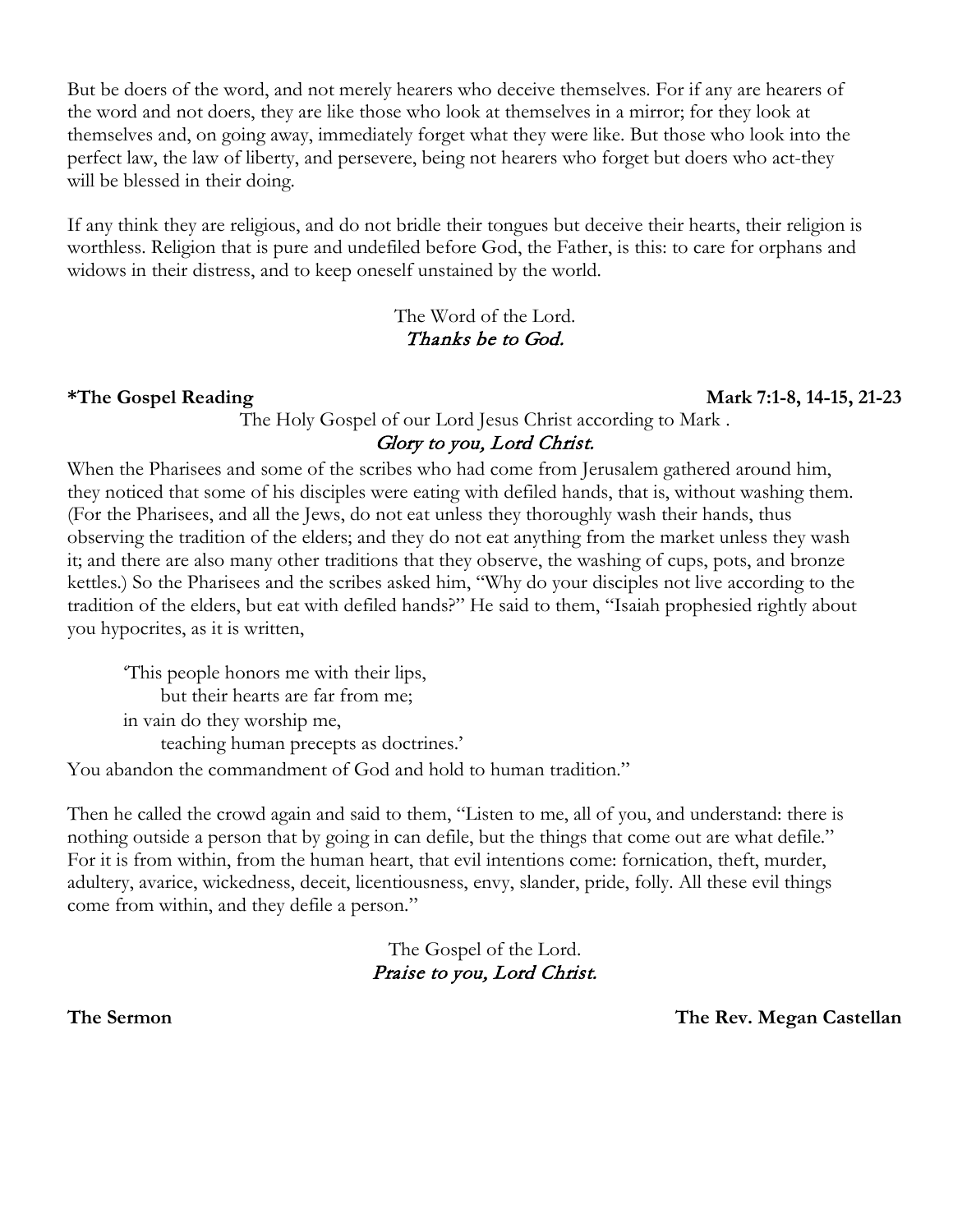## **\*The Nicene Creed**

We believe in one God, the Father, the Almighty, maker of heaven and earth, of all that is, seen and unseen.

We believe in one Lord, Jesus Christ, the only Son of God, eternally begotten of the Father, God from God, Light from Light, true God from true God, begotten, not made, of one Being with the Father. Through him all things were made. For us and for our salvation he came down from heaven: by the power of the Holy Spirit he became incarnate from the Virgin Mary, and was made man. For our sake he was crucified under Pontius Pilate; he suffered death and was buried.

On the third day he rose again in accordance with the Scriptures; he ascended into heaven and is seated at the right hand of the Father. He will come again in glory to judge the living and the dead, and his kingdom will have no end. We believe in the Holy Spirit, the Lord, the giver of life, who proceeds from the Father and the Son. With the Father and the Son he is worshiped and glorified. He has spoken through the Prophets. We believe in one holy catholic and apostolic Church. We acknowledge one baptism for the forgiveness of sins. We look for the resurrection of the dead, and the life of the world to come. Amen.

# **\*The Prayers of the People**

The oil of gladness seals our hearts in the love of God, in whose Name we offer our prayers, responding to each petition by saying, "Savior, be with us."

+ Enliven us with the desire to reach out to your world, engaging in the work of your word through our ministry with the poor, the unemployed, the orphan and widow, the lonely and bereaved, and all who seek the gift of hope; let us pray.

*Savior, be with us.*

+ Inspire our Church to proclaim the Christian faith beyond its buildings and institutions, so that a new generation may come to know and love the power of Christ and the life-giving energy of the Holy Spirit; let us pray.

## *Savior, be with us.*

+ Save us from the false promises of this age, from its consumerism and false images of sexuality, from its idols of wealth and illusions of self-sufficiency, that our vision may be inspired by the life and witness of the saints, and those in our own time who are models of gospel faithfulness; let us pray.

*Savior, be with us.*

+ Encourage those returning to schools and colleges to have a lively curiosity, a compassionate heart, and a vision of the world that leads to the restoration of its glory; let us pray.

## *Savior, be with us.*

+ Bring peace between the nations of the world, wherever anger and resentment leads to destruction and the loss of life; let us pray.

*Savior, be with us.*

+ Comfort those who have died as innocent victims of war, that they may inherit that kingdom where there is no death, neither sorrow nor crying, but the fullness of joy with all your saints; let us pray. *Savior, be with us.*

In the sure and certain hope of the resurrection of the dead, let us continue our prayers.

For the special needs and concerns of this congregation, and especially for: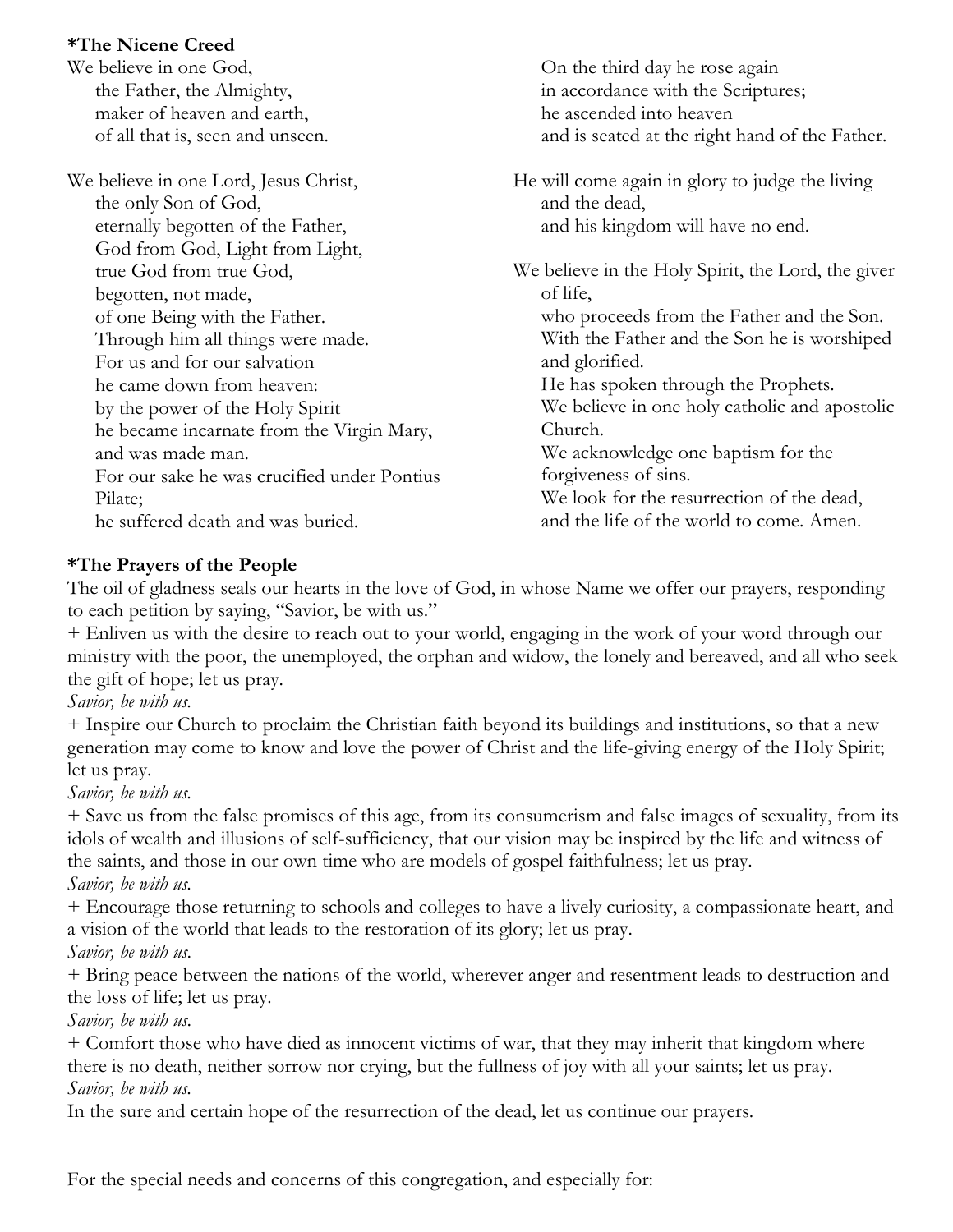| Theodore | Susan  | $\int ay$ | Pat     | Christina |
|----------|--------|-----------|---------|-----------|
| Dhara    | Joan   | Terry     | Jerry   | Amelia    |
| Lorraine | Jean   | Alan      | Cecil   | Dani      |
| Loraine  | James  | Sara      | Edith   | Mary      |
| Lucy     | Laura  | Suzy      | Shirley | Tom       |
| Carol    | Martha | Skip      | Donald  | Carl      |
| Kathryn  | Mary   | Hattye    | Susan   |           |
| Wes      | James  | Elaine    | Pat     |           |

For those celebrating the anniversary of their birth this week. Gordon Ryan, Paul Dietz, Taylor Saulsbury, Charlene Baker, Rubey Sanaker

## **Confession of Sin**

Let us confess our sins against God and our neighbor.

*Most merciful God, we confess that we have sinned against you in thought, word, and deed, by what we have done, and by what we have left undone. We have not loved you with our whole heart; we have not loved our neighbors as ourselves. We are truly sorry and we humbly repent. For the sake of your Son Jesus Christ, have mercy on us and forgive us; that we may delight in your will, and walk in your ways, to the glory of your Name. Amen.*

Almighty God have mercy on you, forgive you all your sins through our Lord Jesus Christ, strengthen you in all goodness, and by the power of the Holy Spirit keep you in eternal life. *Amen.*

### **\*The Peace Please remain in your pew. Wave!**

The peace of the Lord be always with you. *And also with you.*

### **Announcements & Welcome**

**Offertory Sentence** 

**\*Organ Offertory** O Master, Let Me Walk With Thee - Dale Wood

**Celebrant:** The Lord be with you. **People**: And also with you **Celebrant:** Lift up your hearts **People:** We lift them to the Lord **Celebrant:** Let us give thanks to the Lord our God. **People:** It is right to give our thanks and praise.

**Celebrant**: *continuing:* Therefore we praise you, joining our voices with Angels and Archangels and with all the company of heaven, who forever sing this hymn to proclaim the glory of your Name:

### **\*The Great Thanksgiving Expanded Language Prayer A**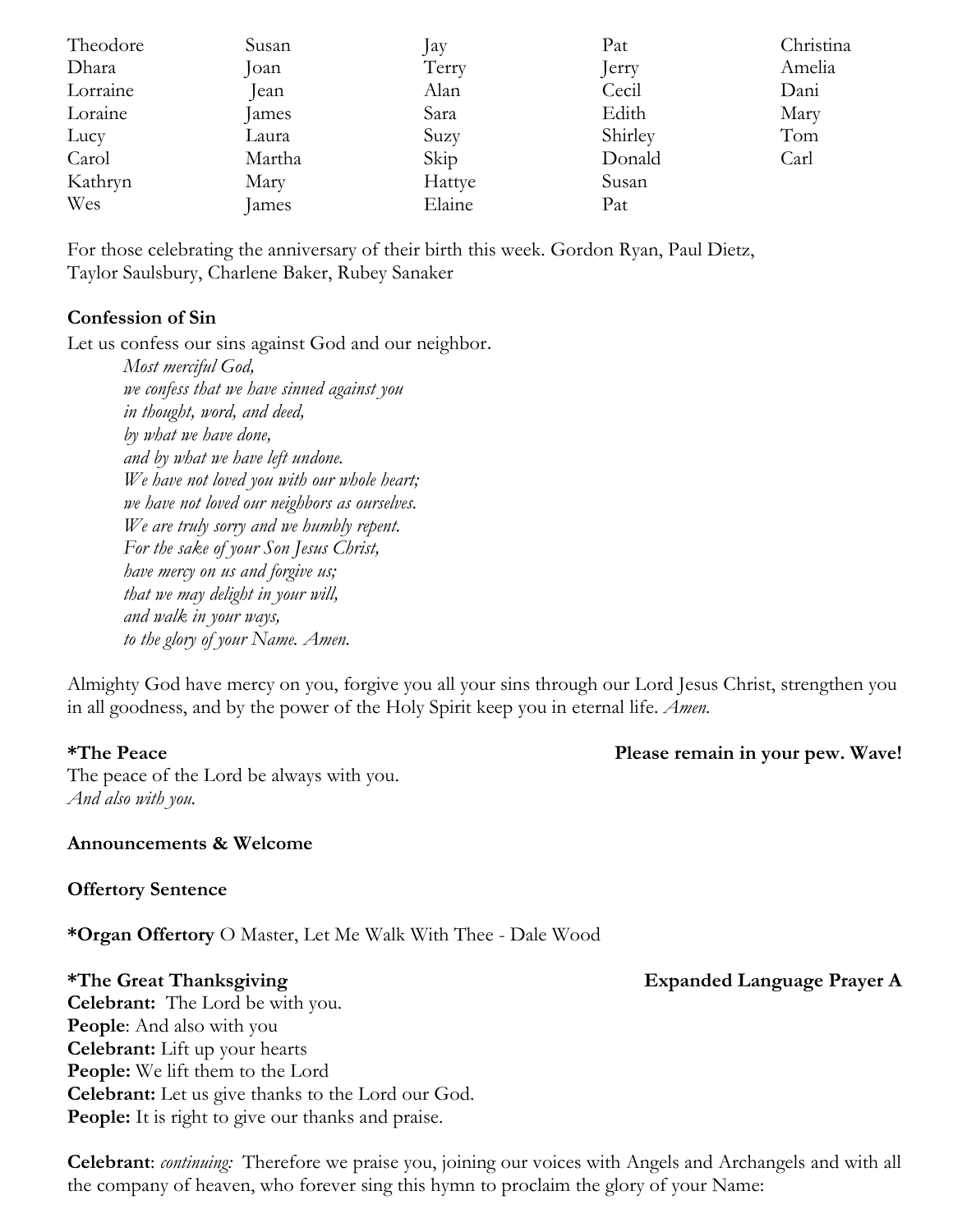## **Holy, holy, holy (Sanctus) Hymnal # S-130**

Holy, Holy, Holy Lord, God of power and might, heaven and earth are full of your glory. Hosanna in the highest. Blessed is he who comes in the name of the Lord. Hosanna in the highest

## Holy and gracious God:

in your infinite love you made us for yourself; and when we had fallen into sin and became subject to evil and death, you, in your mercy, sent Jesus Christ, your only and eternal Son, to share our human nature, to live and die as one of us, to reconcile us to you, the God and maker of all.

Jesus stretched out his arms upon the cross, And offered himself, in obedience to your will, A perfect sacrifice for the whole world.

On the night he was handed over to suffering and death, Our Savior Jesus Christ took bread; and when he had given thanks to you, He broke it, and gave it to his disciples, and said, "Take, eat: this is my Body, which is given for you. Do this for the remembrance of me."

After supper, Jesus took the cup of wine; and when he had given thanks, He gave it to them, and said "Drink this, all of you: this is my Blood of the New Covenant, which is shed for you and for many for the forgiveness of sins. Whenever you drink it, do this for the remembrance of me."

Therefore, we proclaim the mystery of faith:

## **Christ has died Christ is risen Christ will come again.**

We celebrate the memorial of our redemption, Almighty God, In this sacrifice of praise and thanksgiving. Recalling Christ's death, resurrection, and ascension, We offer you these gifts.

Sanctify them by your Holy Spirit to be for your people the Body and Blood of your Son, the holy food and drink of new and unending life in Christ.

Sanctify us also that we may faithfully receive this holy Sacrament, and serve you in unity, constancy, and peace; and at the last day, bring us with all your saints into the joy of your eternal kingdom.

All this we ask through Jesus Christ our Savior.

By Christ, and with Christ, and in Christ, In the unity of the Holy Spirit all honor and glory is yours, Almighty God, Now and forever.

## **Amen.**

## **The Lord's Prayer**

## **Fraction**

**Lamb of God (**Agnus Dei**) Hymnal # S-164**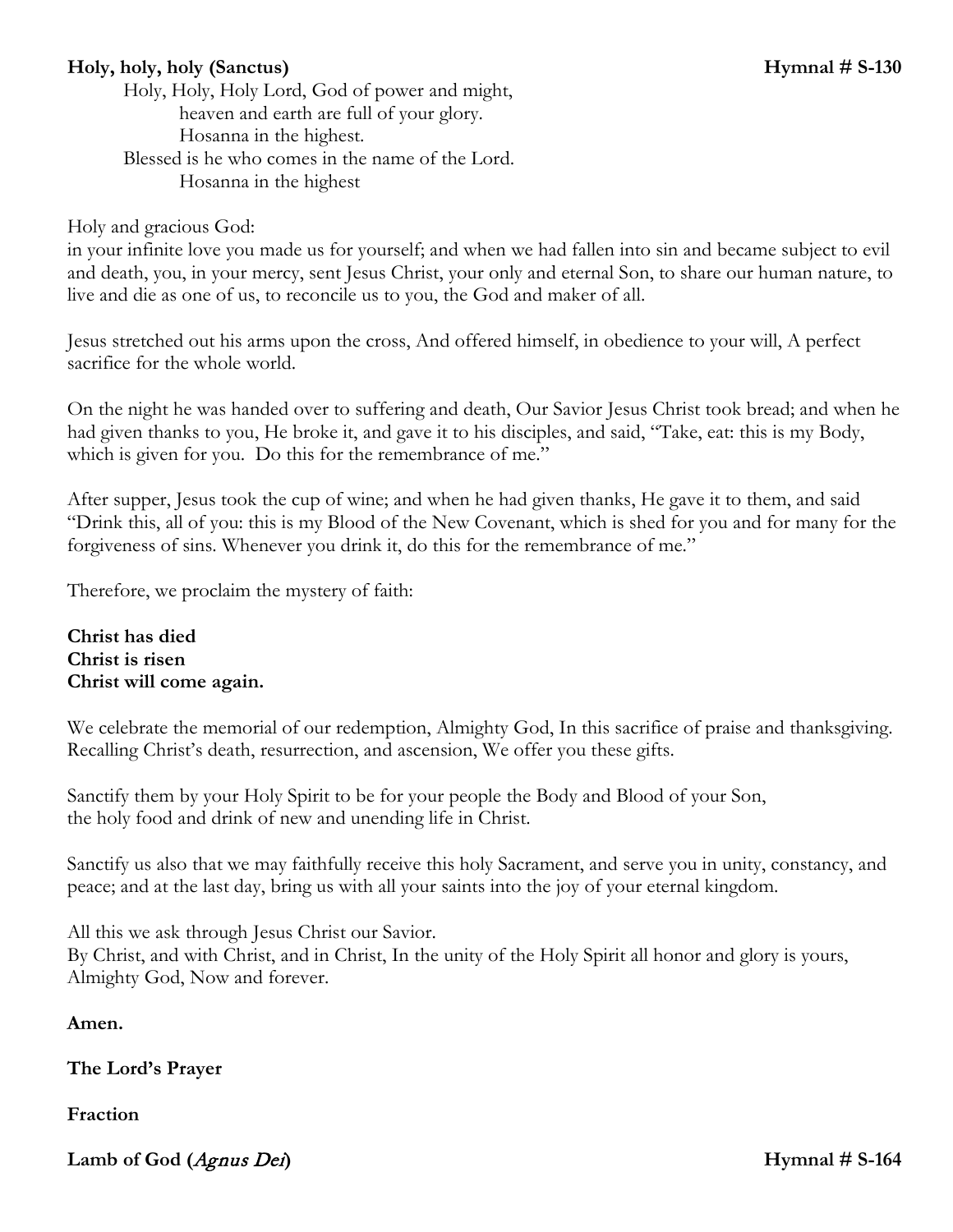## **The Communion of the People**

*All people are invited to the Lord's Table. Eucharist will be distributed in the form of the bread with wine available for intincture. Please come forward in a single line in the center aisle to receive. Wait to remove your mask until you return to your seat, and then replace it after consuming the Sacrament.* 

## **Post Communion Prayer**

Eternal God, heavenly Father, you have graciously accepted us as living members of your Son our Savior Jesus Christ, and you have fed us with spiritual food in the Sacrament of his Body and Blood. Send us now into the world in peace, and grant us strength and courage to love and serve you with gladness and singleness of heart; through Christ our Lord. Amen.

## **Blessing**

**\*Hymn O Master, let me walk with thee (**Maryton**) Hymnal # 660, omit vs. 2**

**Dismissal**

## **Postlude Immortal Invisible, God Only Wise - Michael Burkhardt**

**Liturgical Ministers** Sally Clayton

*This morning we welcome guest Organist George Damp*

**REMINDER!** The 10 o'clock service returns to 10:30 am next week!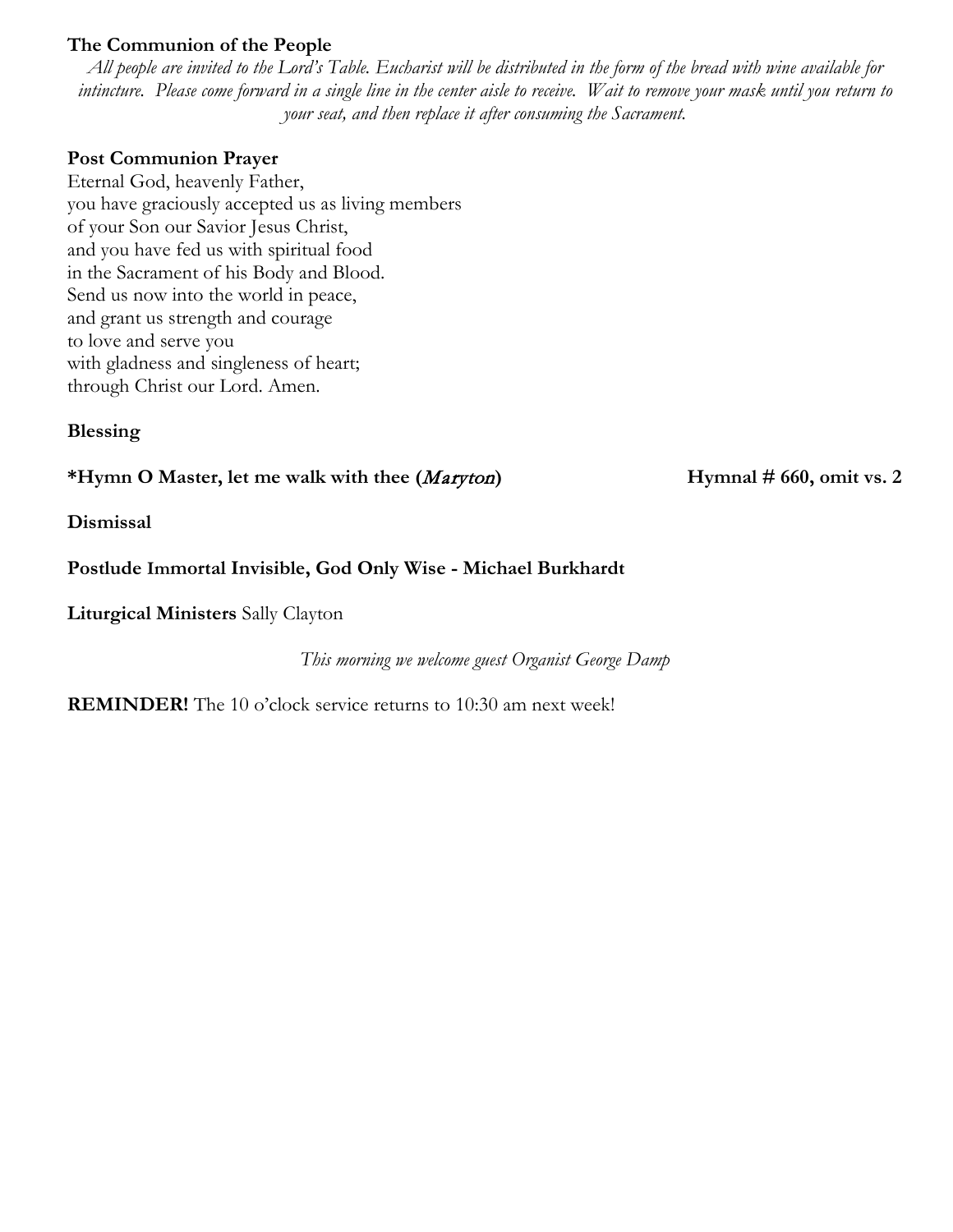Jesus Christ our Lord



Words: Ephrem of Edessa (4th cent.); tr. J. Howard Rhys (b. 1917); adapt. and alt. F. Bland Tucker (1895-1984) Music: Salem Harbor, Ronald Arnatt (b. 1930)

 $\mathcal{I}$ 

88.88.5

 $\stackrel{\leftrightarrow}{\ast}$ 

The Hymnal 1982, Copyright © 1985 by The Church Pension Fund. Used by permission. OneLicense # A-724223. All rights reserved.

443

J.

J.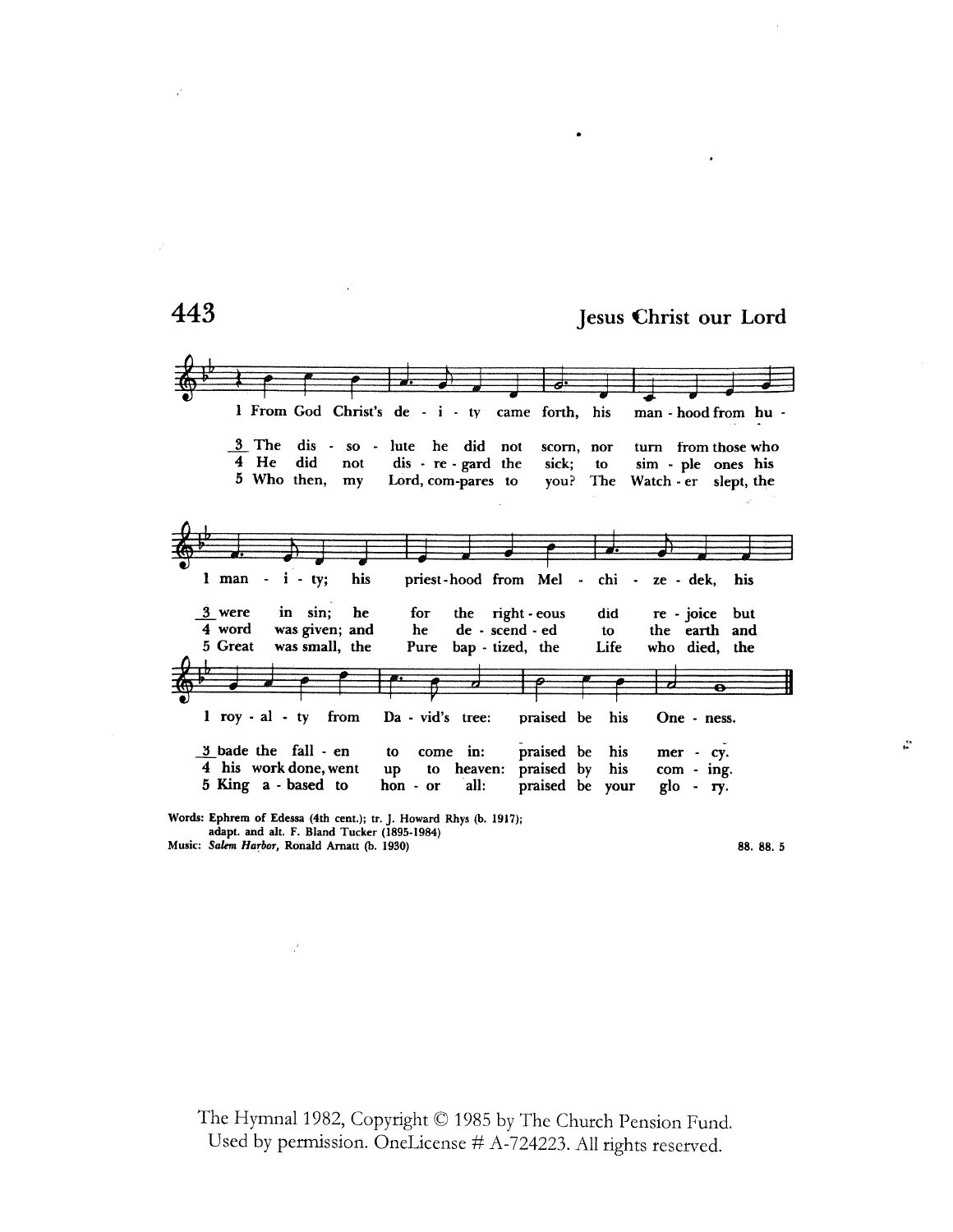

Setting: William Mathias (b. 1934)

S 278

The Hymnal 1982, Copyright C 1985 by The Church Pension Fund. Used by permission. OneLicense # A-724223. All rights reserved.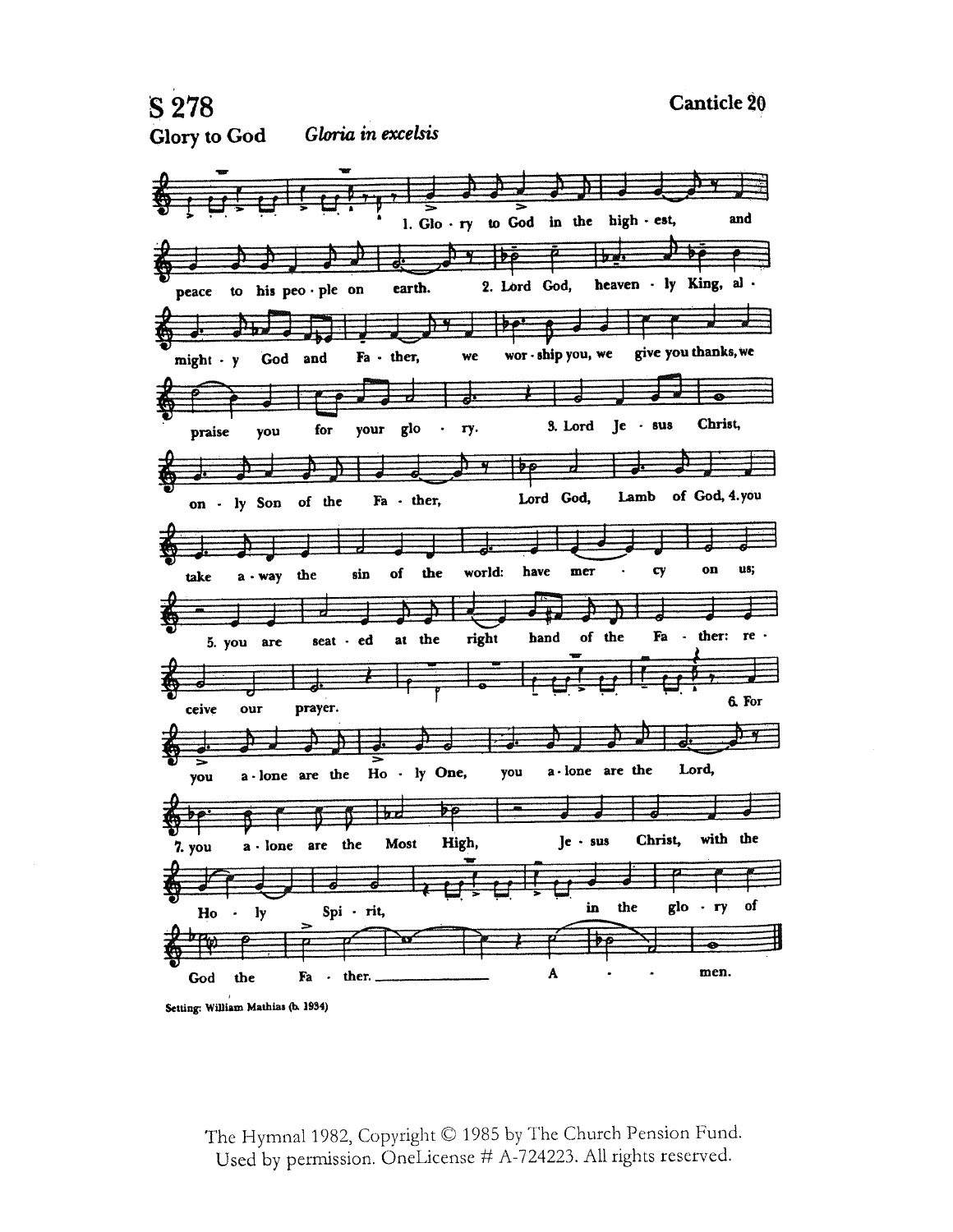### **SANCIUS**



Music: Deutsche Messe, Franz Schubert, 1797-1828; adapt. by Richard Proulx, @ 1985, 1989, GIA Publications, Inc.

 $\sim$   $\sim$   $\sim$ 

 $\ddot{\phantom{0}}$ 

**AGNUS DEI** have mer-cy on Je - sus, Lamb of God, us. Je - sus, Bear - er of our sins, have mer - cy on us. sus, Re-deem - er, Re - deem - er of world, the  $Je$  give us your peace. us your peace, give

Music: Deutsche Messe, Franz Schubert, 1797-1828, adapt. by Richard Proulx, © 1985, 1989, GIA Publications, Inc.

Used by permission. OneLicense # A-724223. All rights reserved.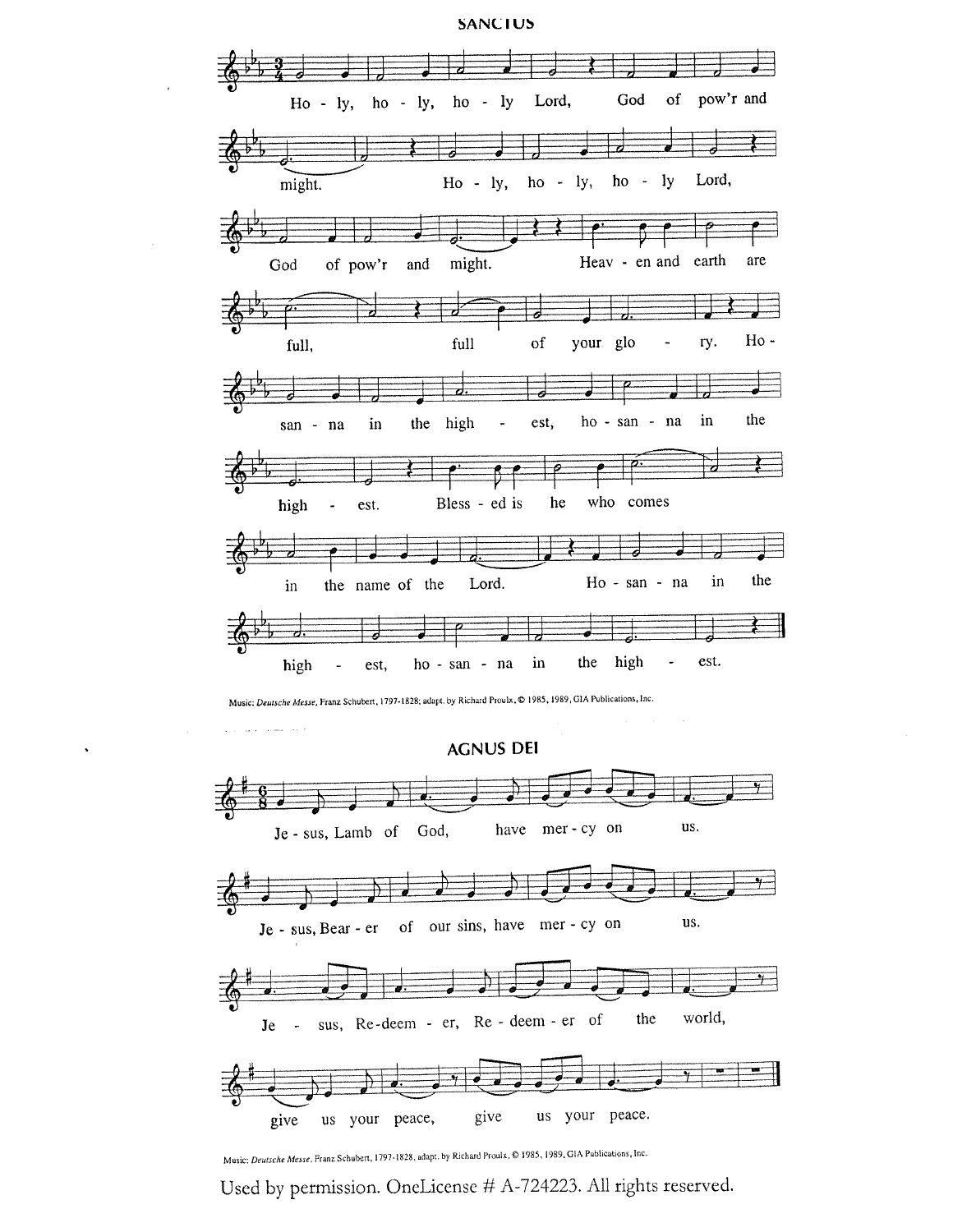${\bf L} {\bf M}$ 



Words: Washington Gladden (1836-1918) Music: Maryton, Henry Percy Smith (1825-1898)

> The Hymnal 1982, Copyright © 1985 by The Church Pension Fund. Used by permission. OneLicense # A-724223. All rights reserved.